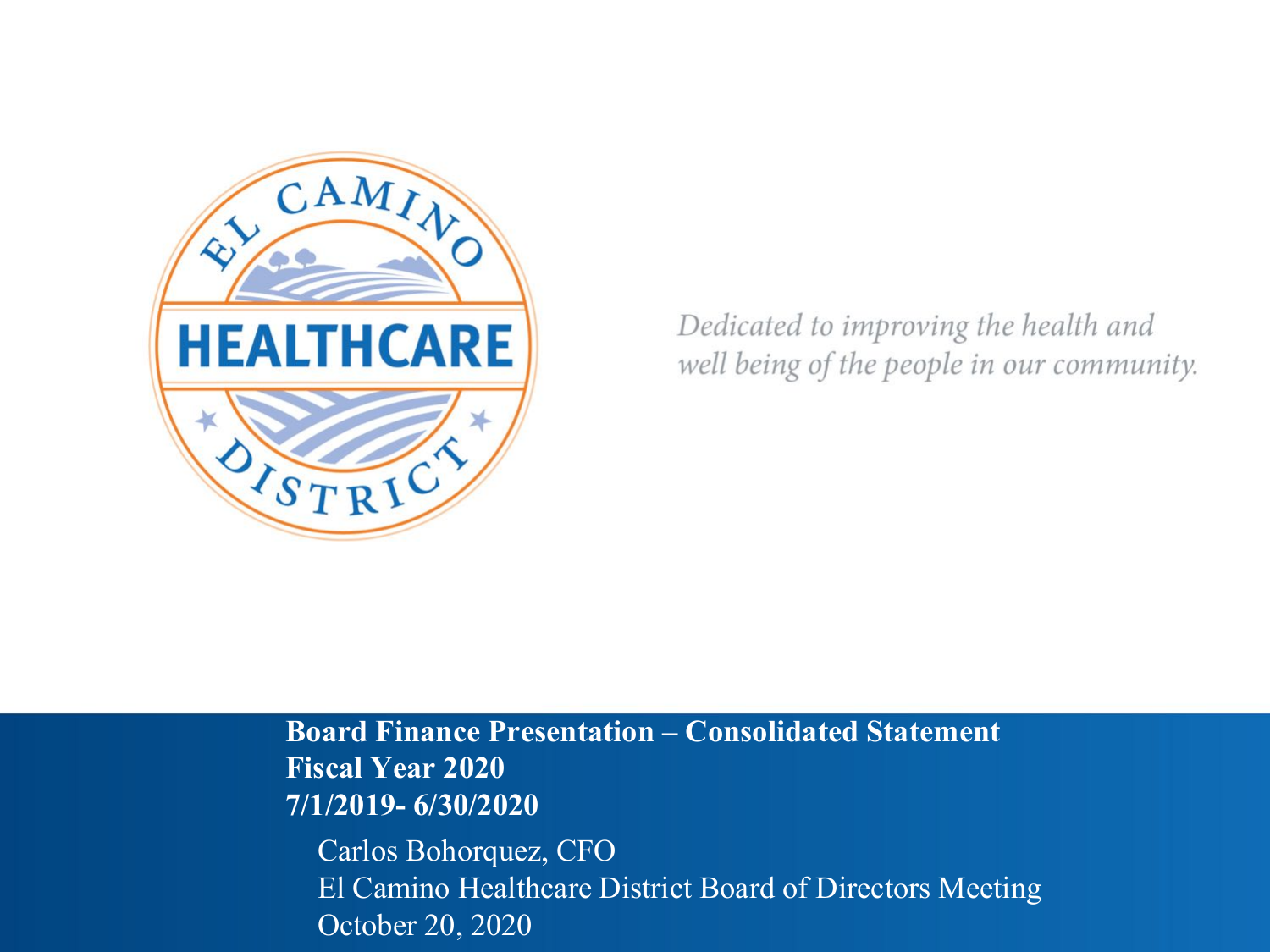# **Contents**

### **ECHD Consolidated Financial Statements (Includes El Camino Hospital)**

**NOTE: Accounting standards require that audited financial statements for El Camino Healthcare District be presented in consolidated format, including El Camino Hospital and its controlled affiliates. In an effort to help ensure public accountability and further ensure the transparency of the District's operations, the District also prepares internal, "Stand-Alone" financial statements which present information for the District by itself.**

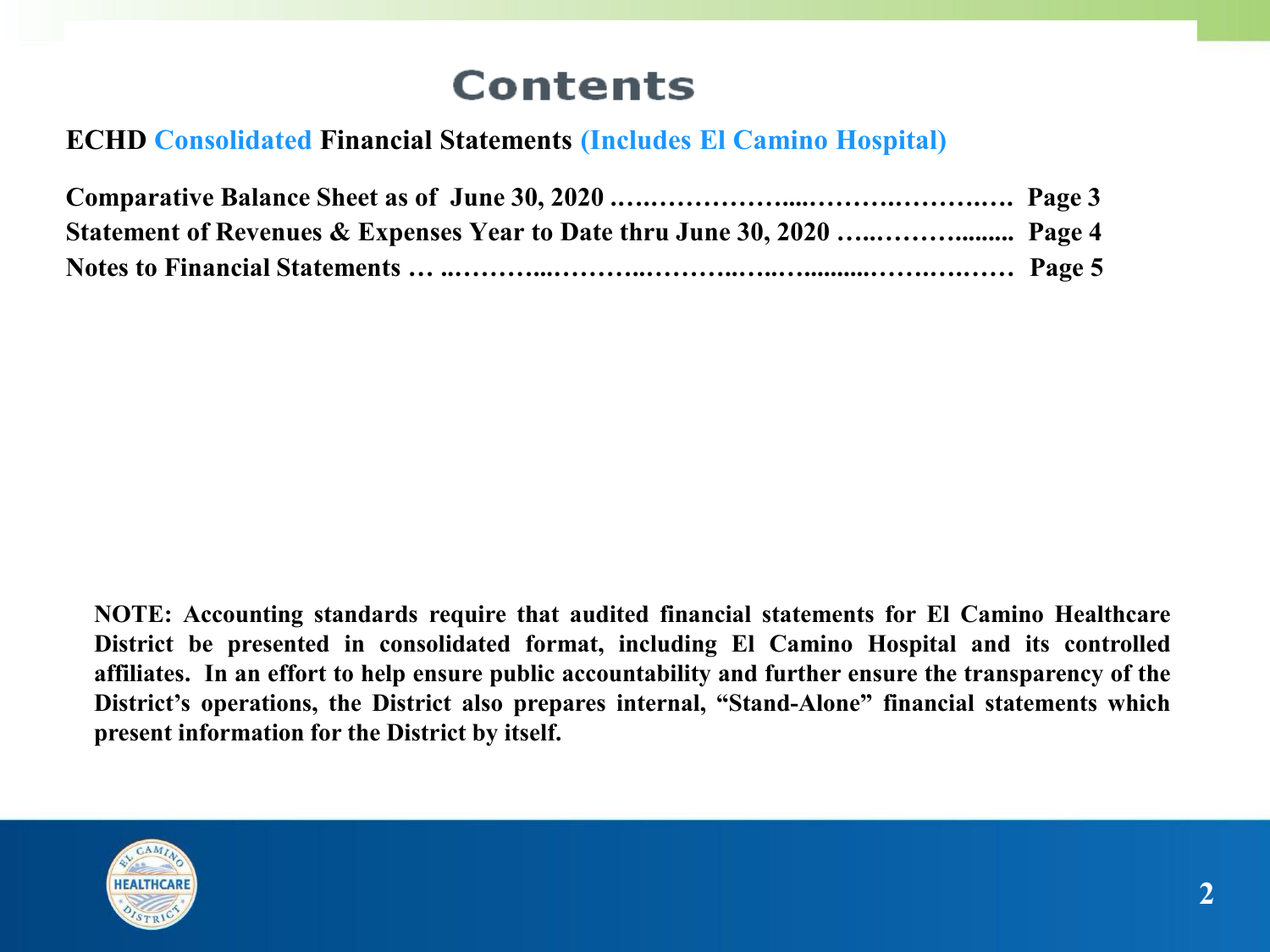### El Camino Healthcare District

#### Consolidated Comparative Balance Sheet (\$ Millions) (Includes El Camino Hospital)

|                                        | <b>June 30,</b><br>2020<br>Pre-audit w/o<br><b>Eliminations</b> | <b>June 30,</b><br>2019<br>Audited w/o<br><b>Eliminations</b> |                                       |
|----------------------------------------|-----------------------------------------------------------------|---------------------------------------------------------------|---------------------------------------|
| <b>ASSETS</b>                          |                                                                 |                                                               | <b>LIABILITIES &amp; FUND BALANCE</b> |
| <b>Current Assets</b>                  |                                                                 |                                                               | <b>Current Liabilities</b>            |
| Cash & Investments <sup>(1)</sup>      | \$461                                                           | \$391                                                         | Accounts Payable & Accrued E          |
| Patient Accounts Receivable, net       | \$129                                                           | \$132                                                         | Bonds Payable - Current               |
| Other Accounts and Notes Receivable    | \$87                                                            | \$13                                                          | <b>Bond Interest Payable</b>          |
| Inventories and Prepaids               | \$101                                                           | \$64                                                          | <b>Other Liabilities</b>              |
| <b>Total Current Assets</b>            | 778                                                             | 600                                                           | <b>Total Current Liabilities</b>      |
|                                        |                                                                 |                                                               | <b>Deferred Revenue</b>               |
| <b>Board Designated Assets</b>         |                                                                 |                                                               |                                       |
| <b>Foundation Reserves</b>             | 15                                                              | 17                                                            | Deferred Revenue Inflow of Re         |
| Community Benefit Fund                 | 20                                                              | 20                                                            |                                       |
| Operational Reserve Fund (2)           | 150                                                             | 141                                                           | <b>Long Term Liabilities</b>          |
| Workers Comp, Health & PTO Reserves    | 75                                                              | 0                                                             | Bond Payable <sup>(7)</sup>           |
| Facilities Replacement Fund (3)        | 222                                                             | 216                                                           | <b>Benefit Obligations</b>            |
| Catastrophic & Malpractice Reserve (4) | 20                                                              | 22                                                            | Other Long-term Obligations           |
| <b>Total Board Designated Assets</b>   | 502                                                             | 415                                                           | <b>Total Long Term Liabiliti</b>      |
| <b>Non-Designated Assets</b>           |                                                                 |                                                               |                                       |
| Funds Held By Trustee <sup>(5)</sup>   | 51                                                              | 107                                                           | <b>Fund Balance</b>                   |
| Long Term Investments                  | 372                                                             | 378                                                           | Unrestricted                          |
| Other Investments                      | 30                                                              | 39                                                            | Board Designated & Restricted         |
| Net Property Plant & Equipment         | 1,166                                                           | 1,096                                                         | Capital & Retained Earnings           |
| Deferred Outflows of Resources         | 18                                                              | 30                                                            |                                       |
| Other Assets                           | 36                                                              | 29                                                            | <b>Total Fund Balance</b>             |
| <b>Total Non-Designated Assets</b>     | 1,672                                                           | 1,680                                                         |                                       |
| TOTAL ASSETS                           | \$2.952                                                         | \$2.695                                                       | <b>TOTAL LIAB. &amp; FUND BAL.</b>    |

|                                        | <b>June 30,</b><br>2020<br>Pre-audit w/o<br><b>Eliminations</b> | <b>June 30,</b><br>2019<br>Audited w/o<br><b>Eliminations</b> |                                               | <b>June 30,</b><br>2020<br>Pre-audit w/o<br><b>Eliminations</b> | <b>June 30,</b><br>2019<br>Audited w/o<br><b>Eliminations</b> |
|----------------------------------------|-----------------------------------------------------------------|---------------------------------------------------------------|-----------------------------------------------|-----------------------------------------------------------------|---------------------------------------------------------------|
| ASSETS                                 |                                                                 |                                                               | <b>LIABILITIES &amp; FUND BALANCE</b>         |                                                                 |                                                               |
| <b>Current Assets</b>                  |                                                                 |                                                               | <b>Current Liabilities</b>                    |                                                                 |                                                               |
| Cash & Investments <sup>(1)</sup>      | \$461                                                           | \$391                                                         | Accounts Payable & Accrued Exp <sup>(6)</sup> | \$183                                                           | \$164                                                         |
| Patient Accounts Receivable, net       | \$129                                                           | \$132                                                         | Bonds Payable - Current                       | 13                                                              | 12                                                            |
| Other Accounts and Notes Receivable    | \$87                                                            | \$13                                                          | <b>Bond Interest Payable</b>                  | 10                                                              | 11                                                            |
| Inventories and Prepaids               | \$101                                                           | \$64                                                          | <b>Other Liabilities</b>                      | 6                                                               | 4                                                             |
| <b>Total Current Assets</b>            | 778                                                             | 600                                                           | <b>Total Current Liabilities</b>              | 212                                                             | 192                                                           |
|                                        |                                                                 |                                                               | <b>Deferred Revenue</b>                       | 77                                                              | 1                                                             |
| <b>Board Designated Assets</b>         |                                                                 |                                                               |                                               |                                                                 |                                                               |
| <b>Foundation Reserves</b>             | 15                                                              | 17                                                            | Deferred Revenue Inflow of Resources          | 31                                                              | 13                                                            |
| <b>Community Benefit Fund</b>          | 20                                                              | 20                                                            |                                               |                                                                 |                                                               |
| Operational Reserve Fund (2)           | 150                                                             | 141                                                           | <b>Long Term Liabilities</b>                  |                                                                 |                                                               |
| Workers Comp, Health & PTO Reserves    | 75                                                              | 0                                                             | Bond Payable <sup>(7)</sup>                   | 615                                                             | 629                                                           |
| Facilities Replacement Fund (3)        | 222                                                             | 216                                                           | <b>Benefit Obligations</b>                    | 47                                                              | 18                                                            |
| Catastrophic & Malpractice Reserve (4) | 20                                                              | 22                                                            | Other Long-term Obligations                   | 19                                                              | 15                                                            |
| <b>Total Board Designated Assets</b>   | 502                                                             | 415                                                           | <b>Total Long Term Liabilities</b>            | 682                                                             | 662                                                           |
| <b>Non-Designated Assets</b>           |                                                                 |                                                               |                                               |                                                                 |                                                               |
| Funds Held By Trustee (5)              | 51                                                              | 107                                                           | <b>Fund Balance</b>                           |                                                                 |                                                               |
| Long Term Investments                  | 372                                                             | 378                                                           | Unrestricted                                  | 1,431                                                           | 1,395                                                         |
| Other Investments                      | 30                                                              | 39                                                            | 502<br>Board Designated & Restricted          |                                                                 | 415                                                           |
| Net Property Plant & Equipment         | 1,166                                                           | 1,096                                                         | Capital & Retained Earnings                   | 17                                                              | 17                                                            |
| Deferred Outflows of Resources         | 18                                                              | 30                                                            |                                               |                                                                 |                                                               |
| <b>Other Assets</b>                    | 36                                                              | 29                                                            | <b>Total Fund Balance</b>                     | 1,950                                                           | 1,827                                                         |
| <b>Total Non-Designated Assets</b>     | 1,672                                                           | 1,680                                                         |                                               |                                                                 |                                                               |
| TOTAL ASSETS                           | \$2,952                                                         | \$2,695                                                       | <b>TOTAL LIAB. &amp; FUND BAL.</b>            | \$2,952                                                         | \$2,695                                                       |

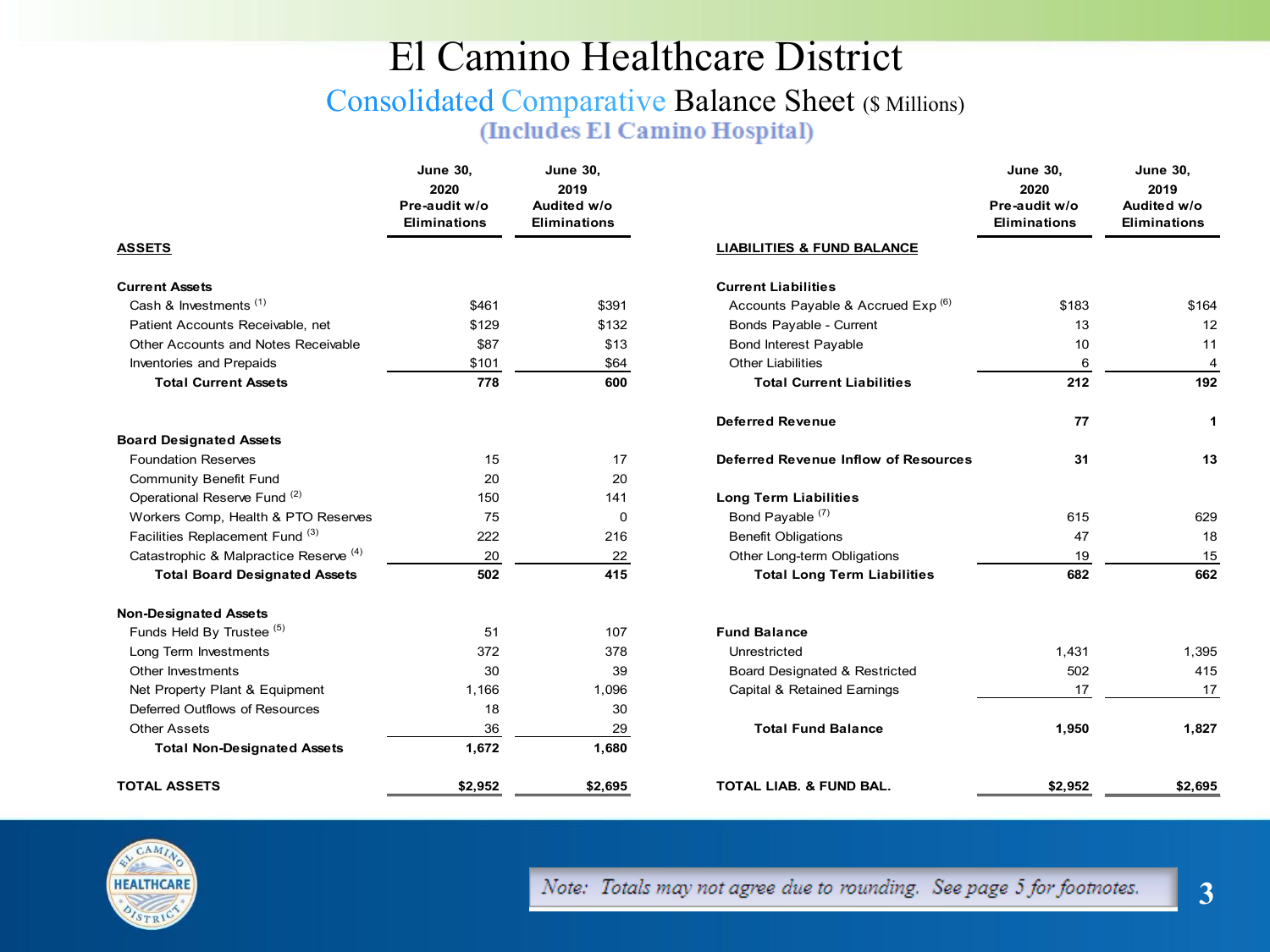## **El Camino Healthcare District**

### **Consolidated Comparative Statement of Revenues & Expenses (\$ Millions) Year-to-Date through June 30, 2020**

(Includes El Camino Hospital)

|                                         | <b>Actual</b> | <b>Budget</b> | Fav (Unfav)<br><b>Variance</b> | <b>Prior YTD FY</b><br><b>Actual</b> |
|-----------------------------------------|---------------|---------------|--------------------------------|--------------------------------------|
| Net Patient Revenue <sup>(8)</sup>      | 983           | 1,004         | $-21$                          | 952                                  |
| Other Operating Revenues <sup>(9)</sup> | 56            | 55            |                                | 47                                   |
| <b>Total Operating Revenues</b>         | 1,039         | 1,058         | $-20$                          | 999                                  |
| <b>Wages and Benefits</b>               | 542           | 558           | 15                             | 512                                  |
| <b>Supplies</b>                         | 152           | 147           | $-6$                           | 139                                  |
| <b>Purchased Services</b>               | 175           | 158           | $-16$                          | 144                                  |
| Other                                   | 49            | 46            | $-3$                           | 35                                   |
| Depreciation                            | 54            | 60            | 5                              | 52                                   |
| <b>Interest</b>                         | 9             | 12            | $\overline{2}$                 | 4                                    |
| Total Operating Expense <sup>(10)</sup> | 982           | 980           | (2)                            | 886                                  |
| <b>Operating Income</b>                 | 56            | 78            | (22)                           | 113                                  |
| Non-Operating Income <sup>(11)</sup>    | 69            | 51            | 18                             | 67                                   |
| <b>Net Income</b>                       | 125           | 129           | (4)                            | 180                                  |



Note: Totals or variances may not agree due to rounding. See page 5 for footnotes.